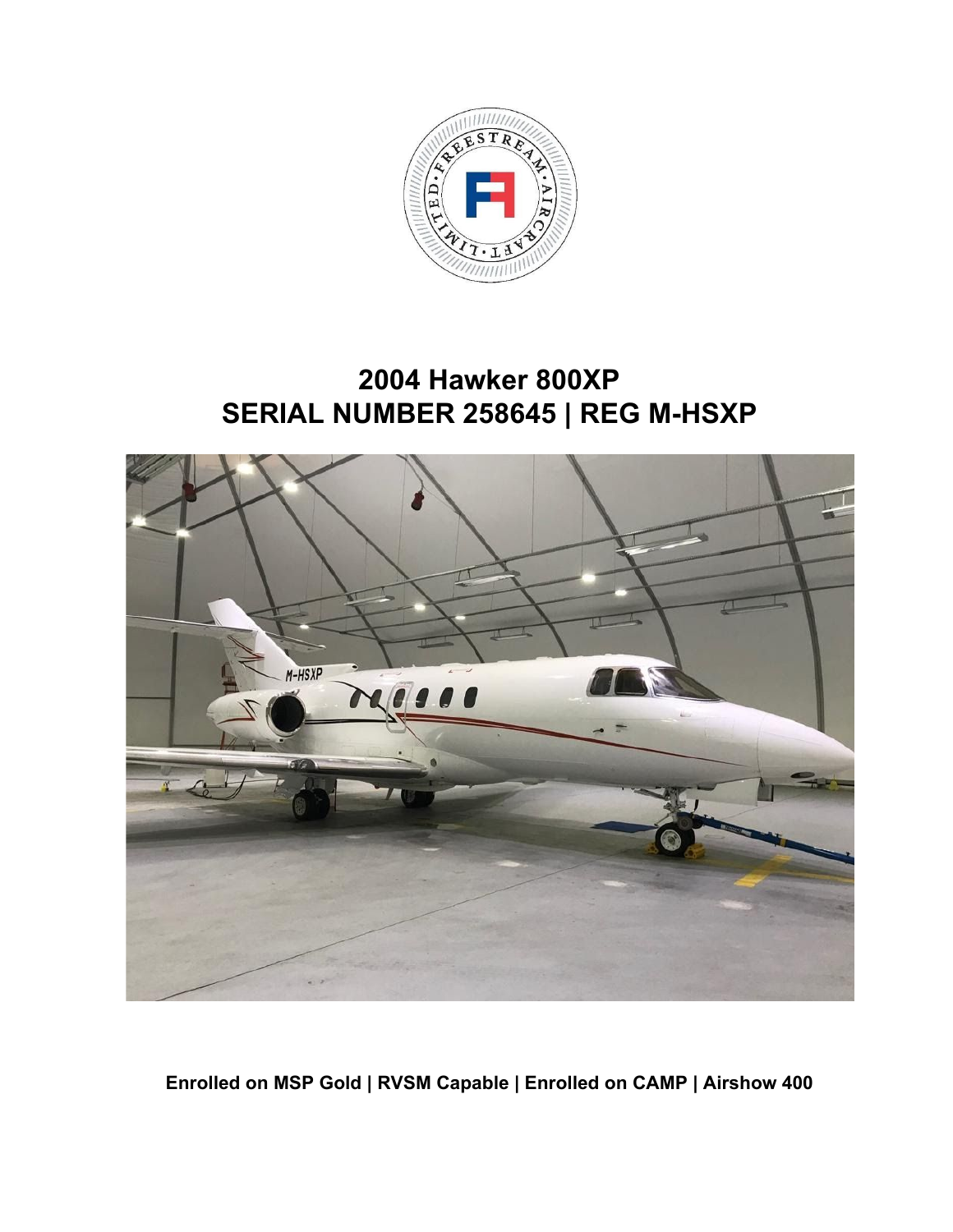#### **AIRFRAME:**

Airframe Total Time: 4943 Total Landings: 2588

### **ENGINES:**

Honeywell Model TFE731-5BR-1H **on MSP Gold**

Left Engine - S/N P107851 4916 Hours Total Time, 2576 Total Cycles

Right Engine - S/N P107847 4943 Hours Total Time, 2588 Total Cycles

## **APU:**

Honeywell Model GTCP 36-150W **on MSP** S/N - P-747 4667 Hours Total Time **AVIONICS:**

NAV: 2 COLLINS VIR 432A FMS: 2 COLLINS FMS 6000 FDS: COL FGC 3000 ADF: COL ADF 462 ALT: COLLINS ALT 4000 ADC: 2 COLLINS ADC 3000 CVR: UNIVERSAL CVR 120 DME: 2 COL DME 442 GPS: 2 COL 4000A HFCOMM: COL HF 9000/SELCAL AFIS: HONEYWELL COMM: 2 COL VHF 422C AIRBORNE Phone: MAGNASTAR C2000 TCAS System Name: HNWYL TCAS 4000 Mode S TRANSPONDER: 2 COLLINS TDR 94D/MODE S EGPWS: HONEYWELL MK V RADAR: COL TWR 850 CLR

#### **INTERIOR:**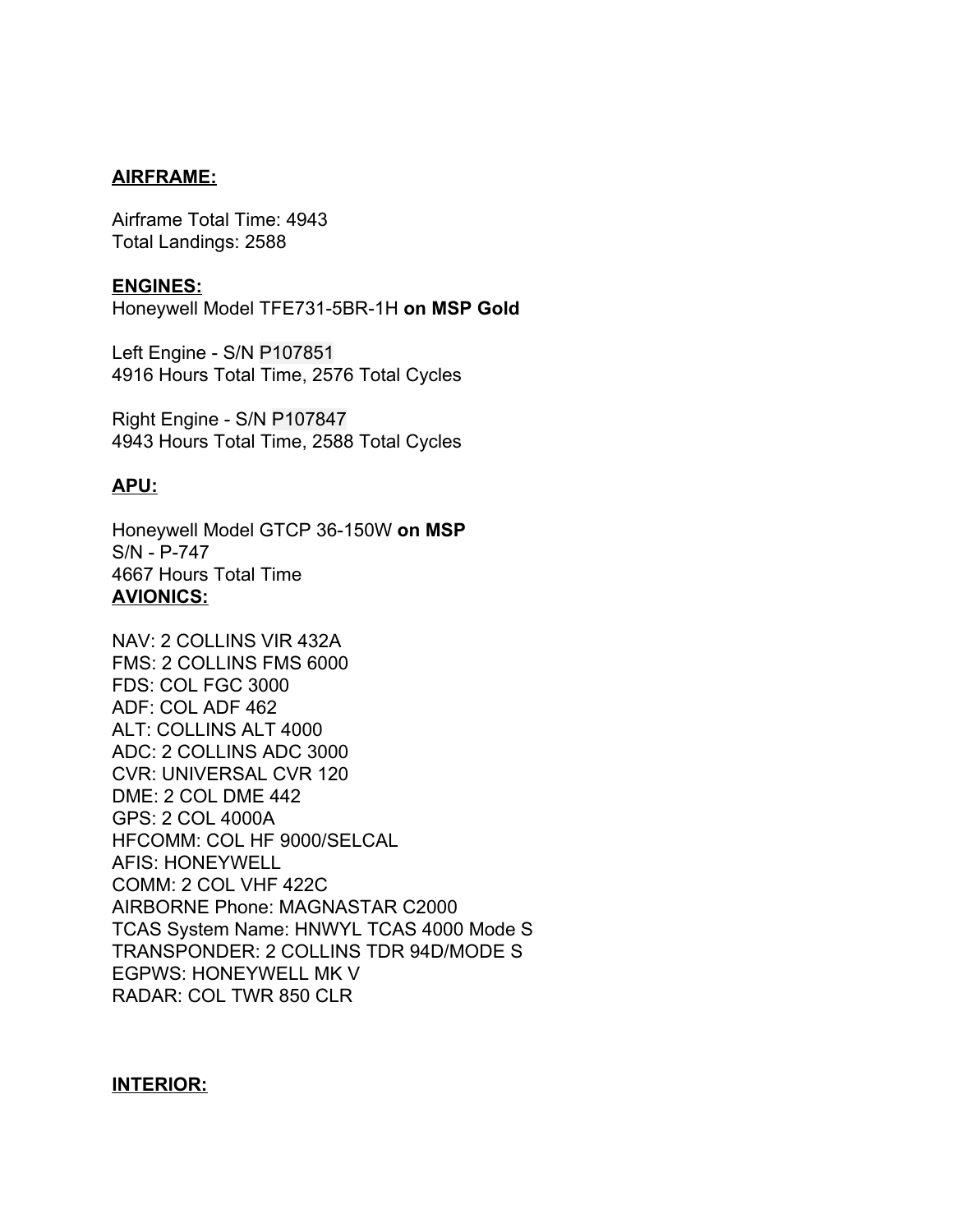Eight (8) passenger w/Beige lather seats, Fire-blocked, Aft Belted Lav. New carpet in 2015. Seats refurbished in 2015. An Airshow 400 system provides passengers with aircraft position and information data.

## **EXTERIOR:**

Overall Matterhorn White with Red and Black accent stripes. New paint completed by Bizjet in November 2012.

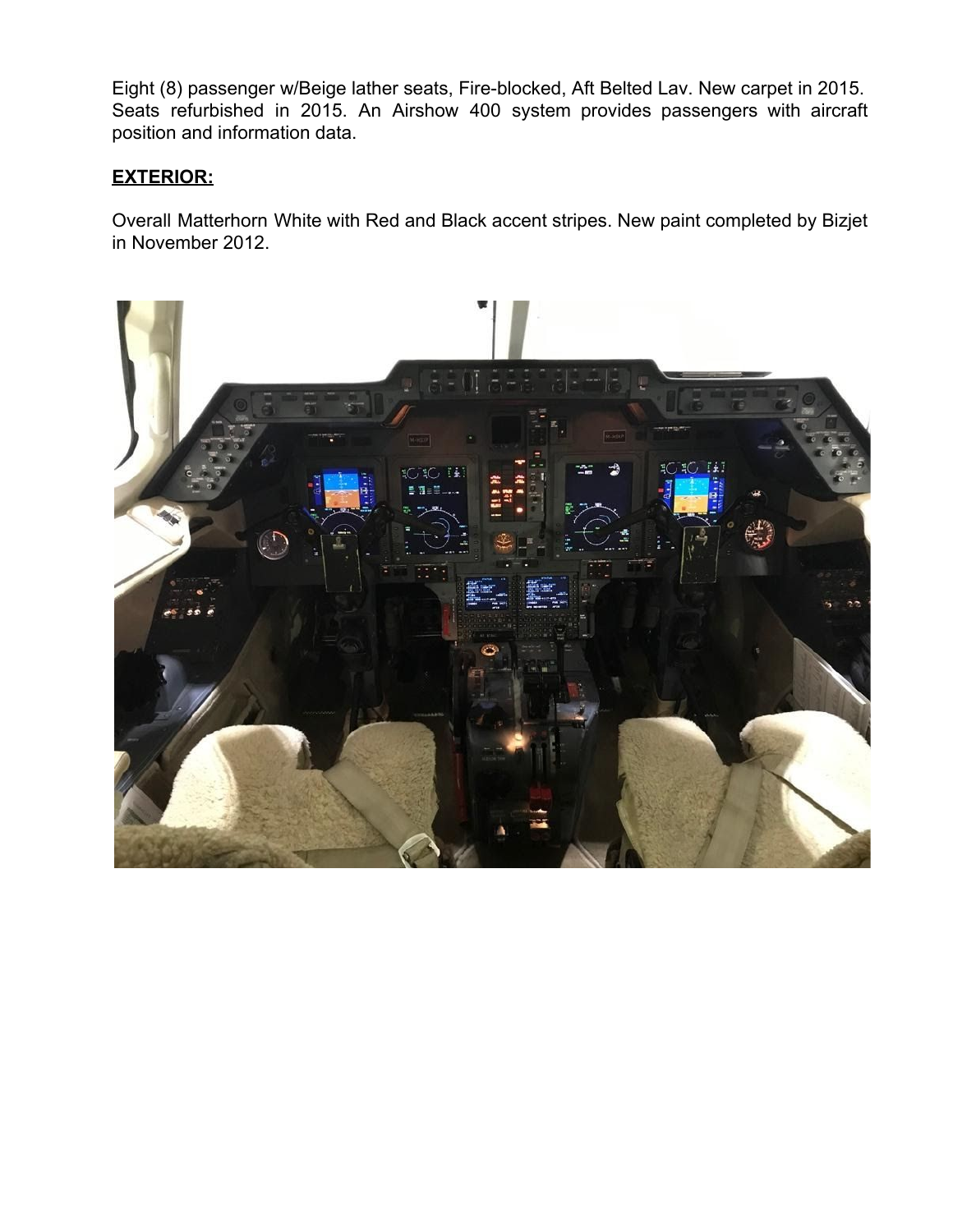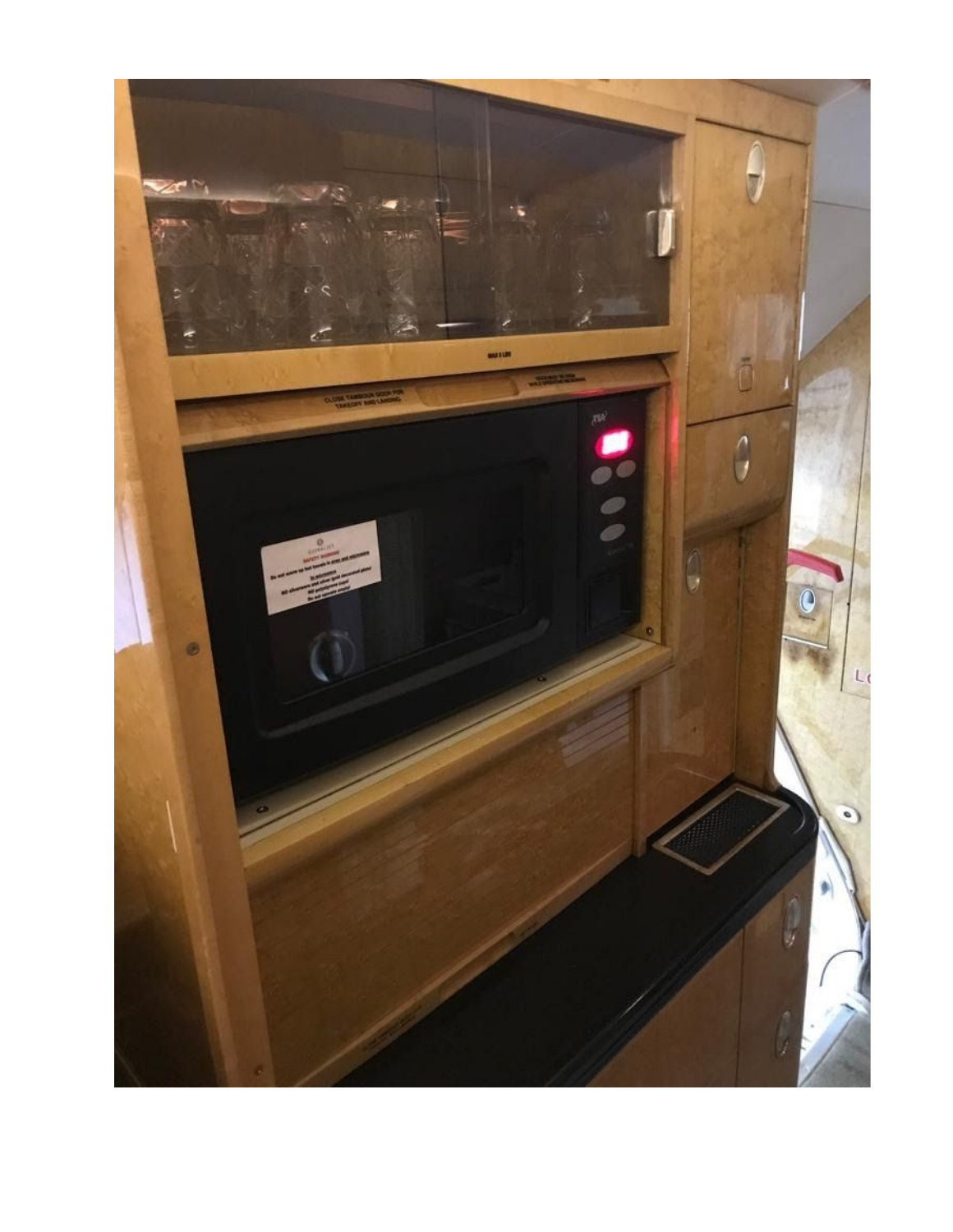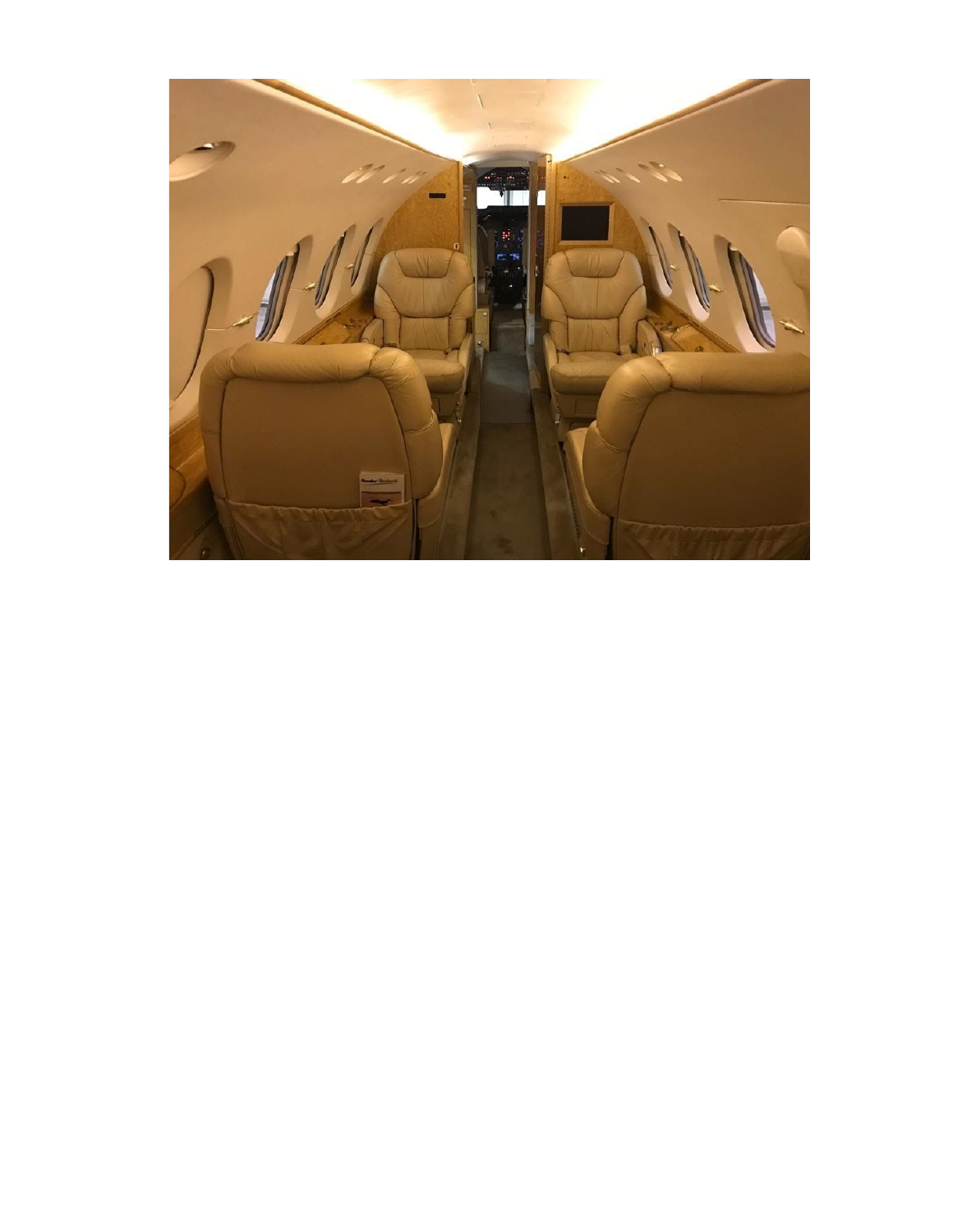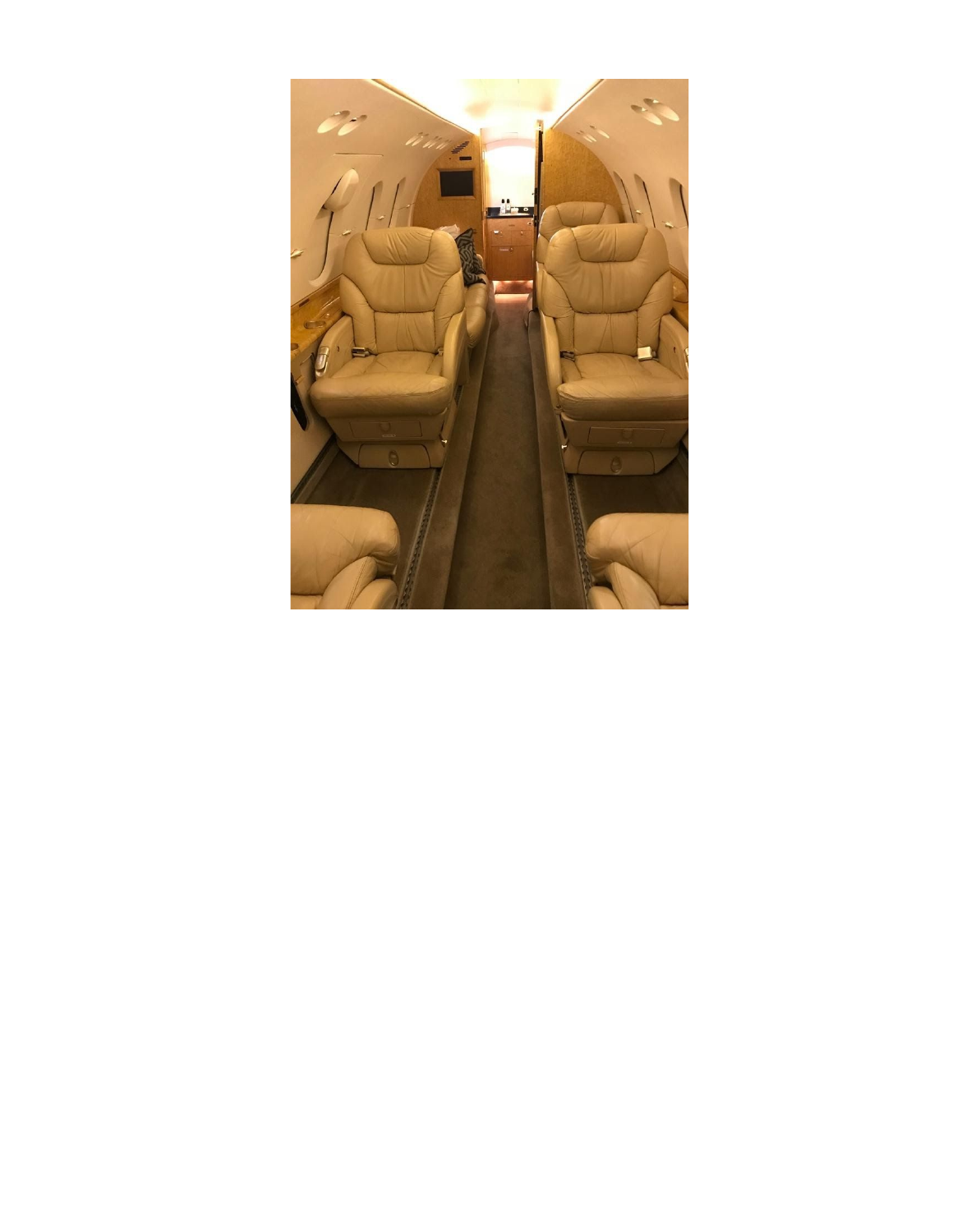